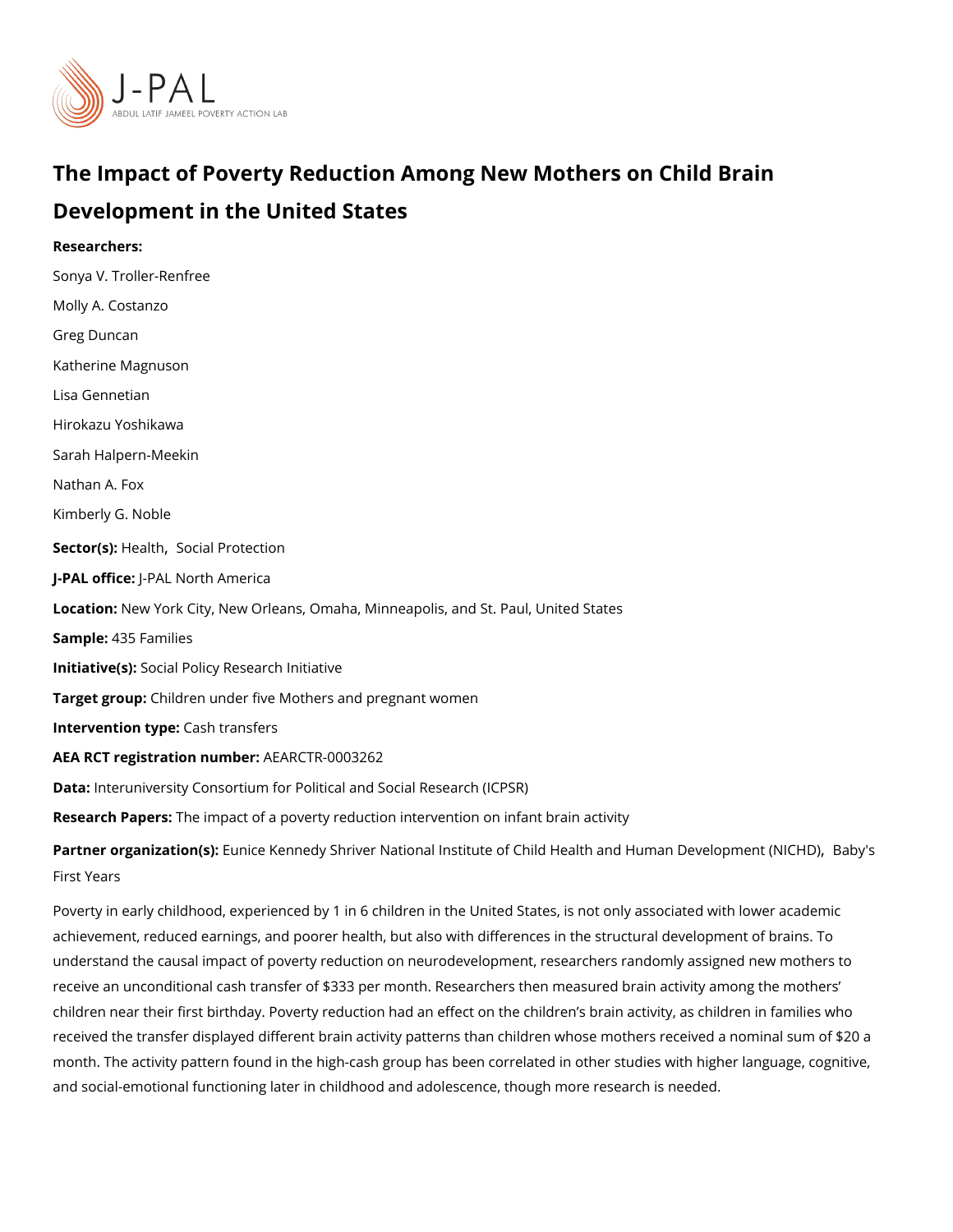### Policy issue

In 2020, nearly 12 million children (16 percent) were living in poverty in the United State 2019 fueled by the Covid-19 pandemic s ongoing impact on economic insecurity. Early chi affects children of color, as 28 percent of Black children and 23 percent of Hispanic child 10 percent of white children.

Early childhood poverty is not only associated with penalties to socioeconomic outcomes and future earnings, but with differences in brain structure and activity. While family inco brain activity at birth, it quickly begins to predict brain activity patterns as children grow in low-income families are more likely to exhibit brain activity patterns that are associate and behavioral outcomes. However, little work has been done to determine if poverty is th differences, or if other associated factors are responsible.

#### Context of the evaluation

A team of researchers across six universities, with support finniotmatoevoentheoveBadboy.esn FpiastnYees, [1](#page-3-0) 2018 to study the causal impact of poverty reduction on children via regular, unconditiona range of early childhood outcomes including brain activity. The study focuses on the first early childhood may be especially likely to shape development given the brain s rapid gro first years of life. Researchers note that the adaptation of children s brains to their expe healthy development, and different brain activity patterns are likely to be adaptive and co contexts.

For the Baby s First Years study, the research team recruited 1,000 low-income mothers, postpartum wards across four diverse metropolitan areas: New York, New Orleans, Omaha reported earning an average of just over \$20,000 in the year before the study. The evaluation will follow their children through the first 4 years of their child s life to collect quantitative and qualitativ stress, family expenditures, child care arrangements, child development and behavior, an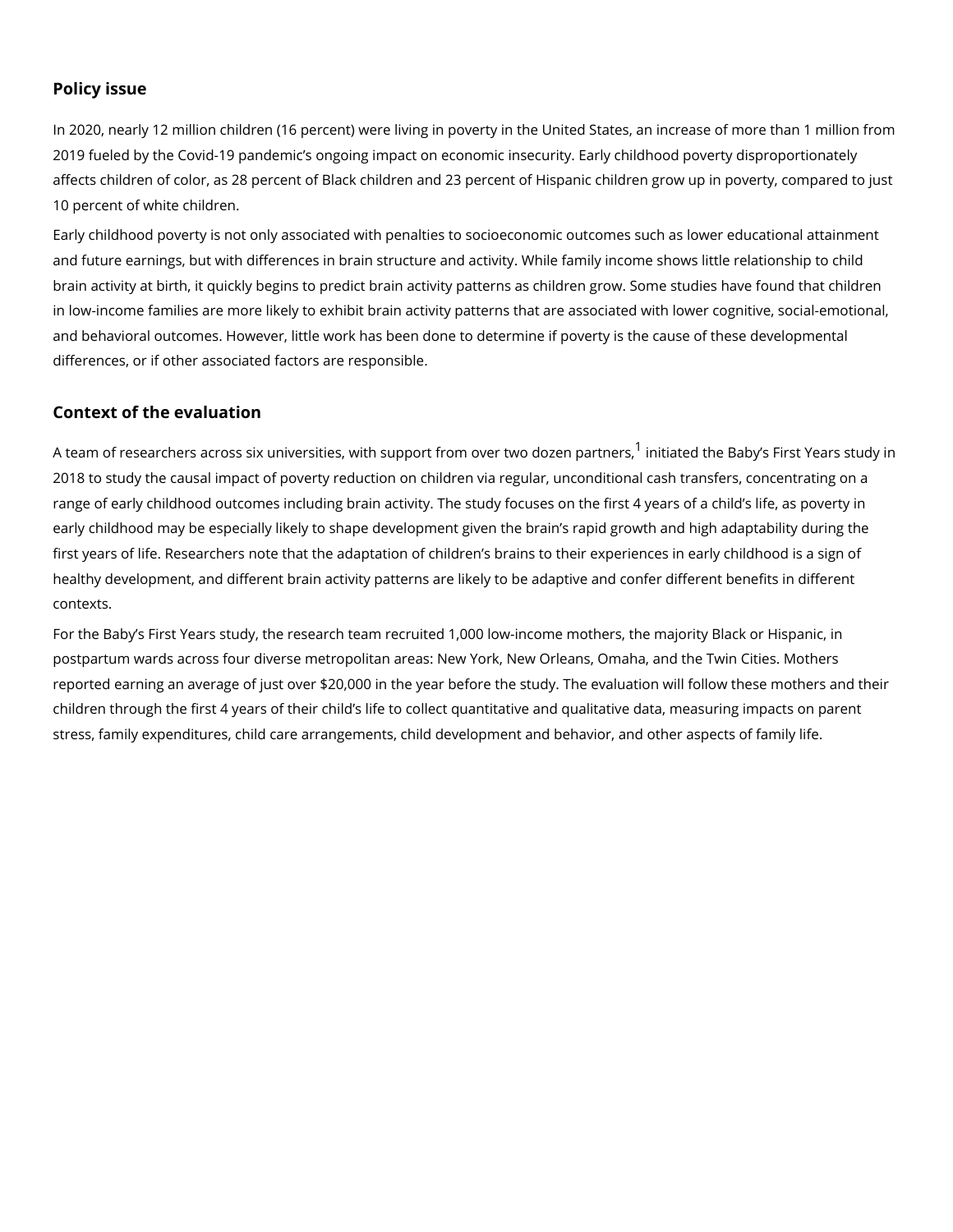

A baby transitions from crawling to standing in the United States. Photo: Shutterstock.com

## **Details of the intervention**

In this first paper focusing on the one-year follow-up wave of data collection, researchers evaluated the impact of poverty reduction on child brain activity. Researchers randomly assigned 1,000 mothers to receive either a \$333 or \$20 unconditional monthly cash payment (a difference of \$3,756 a year) for the first four years of their child's life. The larger payment amounted to a 20 percent boost in annual income on average. The researchers originally planned to include all 1,000 mothers in this followup, but due to practical challenges resulting from the pandemic, they only recorded brain activity among the children of 184 mothers in the intervention group and 251 mothers in the comparison group.

Researchers assessed the brain activity of the mothers' children on their first birthday using resting electroencephalography (EEG), a method which measures brain activity along two dimensions: frequency (low to high-frequency bands) and power (the amount of activity within a frequency band). Research has shown that more power in mid- to high-frequency bands (alpha, beta, and gamma) is correlated with higher language, cognitive, and socio-emotional scores in later childhood, while more power in low-frequency bands (theta) has been associated with learning and behavioral problems. Researchers analyzed both the absolute power of four different bands and their relative power—the percentage share of total brain wave activity that fell into each band—for infants in the study.

## **Results and policy lessons**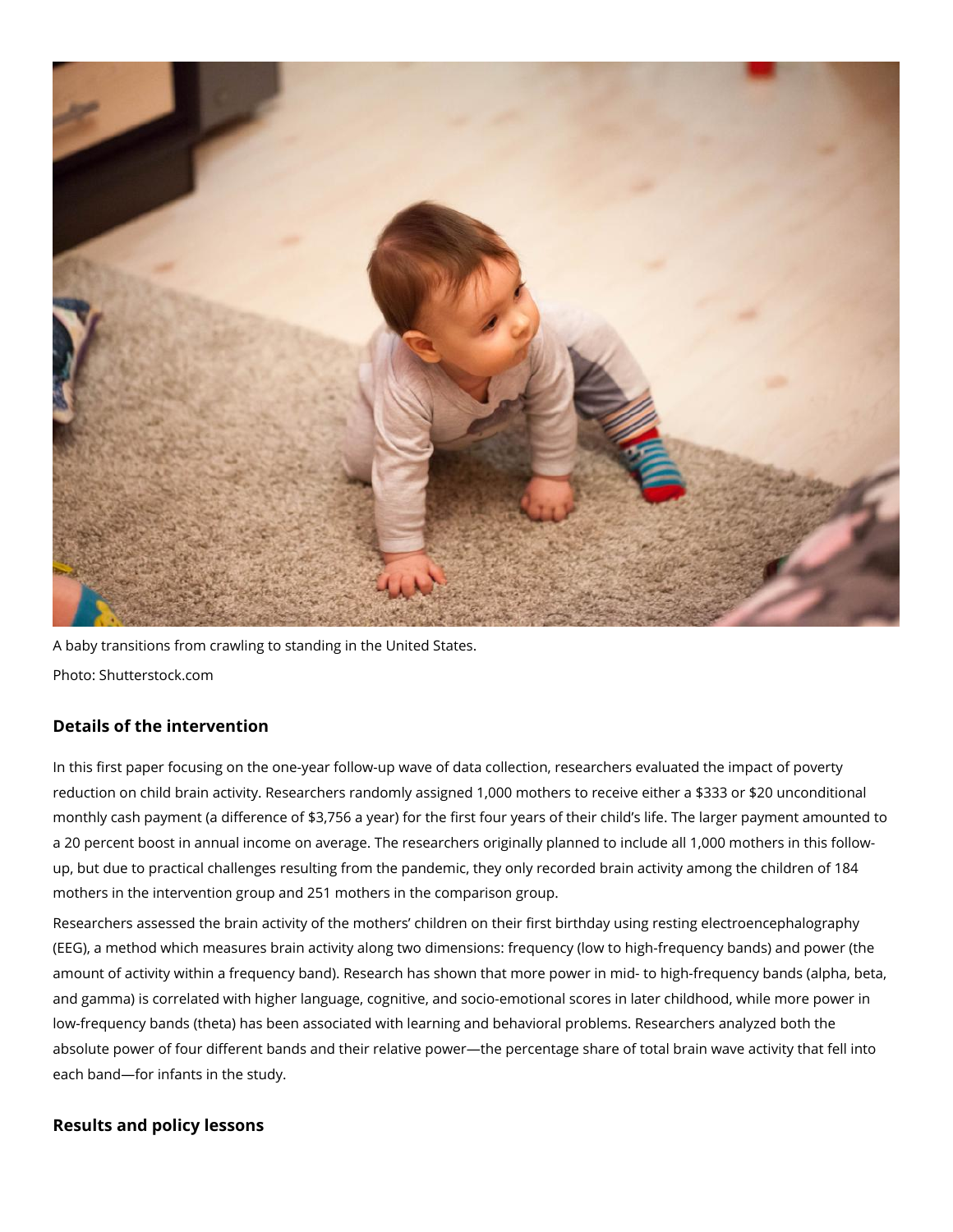<span id="page-3-0"></span>The intervention had an impact on children s brain wave activity. EEG measurements of cl showed higher absolute power in each of the three mid- to high-frequency bands measured statistical significance of these results fades under some specifications and adjustments. an increase in absolute power of 0.17, 0.26, and 0.23 standard deviations, respectively, and increase of 0.17, 0.26, and 0.23 standard deviations, respectively, deviations when aggregated together in an index. The increases in the beta and gamma bands were significant before, not after significant before, not after and state the significant bands of after significant before, not a adjustment for multiple comparisons. There was also an increase in absolute power in ead compose the alpha, beta, and gamma bands. Impacts were also found in regional analyses absolute power across frequency bands within different areas of the brain. In frontal brai remained significant both before and after adjustment for multiple comparisons.

Researchers did not find a statistically significant impact on power in the lowest-frequene they had hypothesized that infants of mothers in the high-cash group would show decreas statistically significant impacts on relative power for any types of brain wave activity.

These results provide the first causal evidence that poverty reduction through monthly un early childhood brain development on a relatively brief timescale. The researchers believ program children s experiences and environments, which their brains then adapted to, tho understand how the cash led to changes in the children s environments, and which change Further research is also needed to understand whether these differences will lead to the research has linked them to.

The results provide policymakers with important evidence as they discuss solutions to ear federal government passed the American Rescue Plan which expanded the Child Tax Credi with a monthly check of up to \$300 per chielod pired at particle at the W2mlakers in early [2022 debating whether to exte](https://www.nbcnews.com/politics/congress/democratic-lawmakers-not-giving-child-tax-credit-betting-manchin-s-n1288795)nad ntheif psoogrow mether to add conditions to the benefit. The B provides evidence that unconditional monthly payments to mothers, which bear resemblan the brain activity of infants during their first year of life. Ongoing research on the Baby s possible mechanisms for these changes and investigate whether cash transfers to mothers fourth birthdays, which may add important evidence to future policy conversation about ch like the CTC.

Troller-Renfree, Sonya V., Molly A. Costanzo, Greg J. Duncan, Katherine Magnuson, Lisa Halpern-Meekin, Nathan A. Fox, and Kimberly G. Noble. 2022. The impact of a poverty re activitPyroceedings of the National Academy of Sciences, of 1t9h(e5)Unei2e1d 556t4a9e1s190.f America [https://doi.org/10.1073/pna](https://doi.org/10.1073/pnas.2115649119)s.2115649119

1. The Baby s First Years project is made possible through support from the Eunice Kenne Health and Human Development of the National Institutes of Health, the Andrew and Julie Casey Foundation, Arnold Ventures, Arrow Impact, the Bezos Family Foundation, the Bill Hammack and Janice Parmelee Schusterman, the Brady Education Foundation, the Chan Zo Schusterman Family Philanthropies, the Child Welfare Fund, the Esther A. and Joseph Kli Greater New Orleans Foundation, the Heising-Simons Foundation, the Jacobs Foundation, Foundation, the Blue Cross and Blue Shield of Louisiana Foundation, the New York City M the Administration for Children and Families Office of Planning, Research, and Evaluatior Johnson Foundation, the Sherwood Foundation, the Valhalla Foundation, the Weitz Family